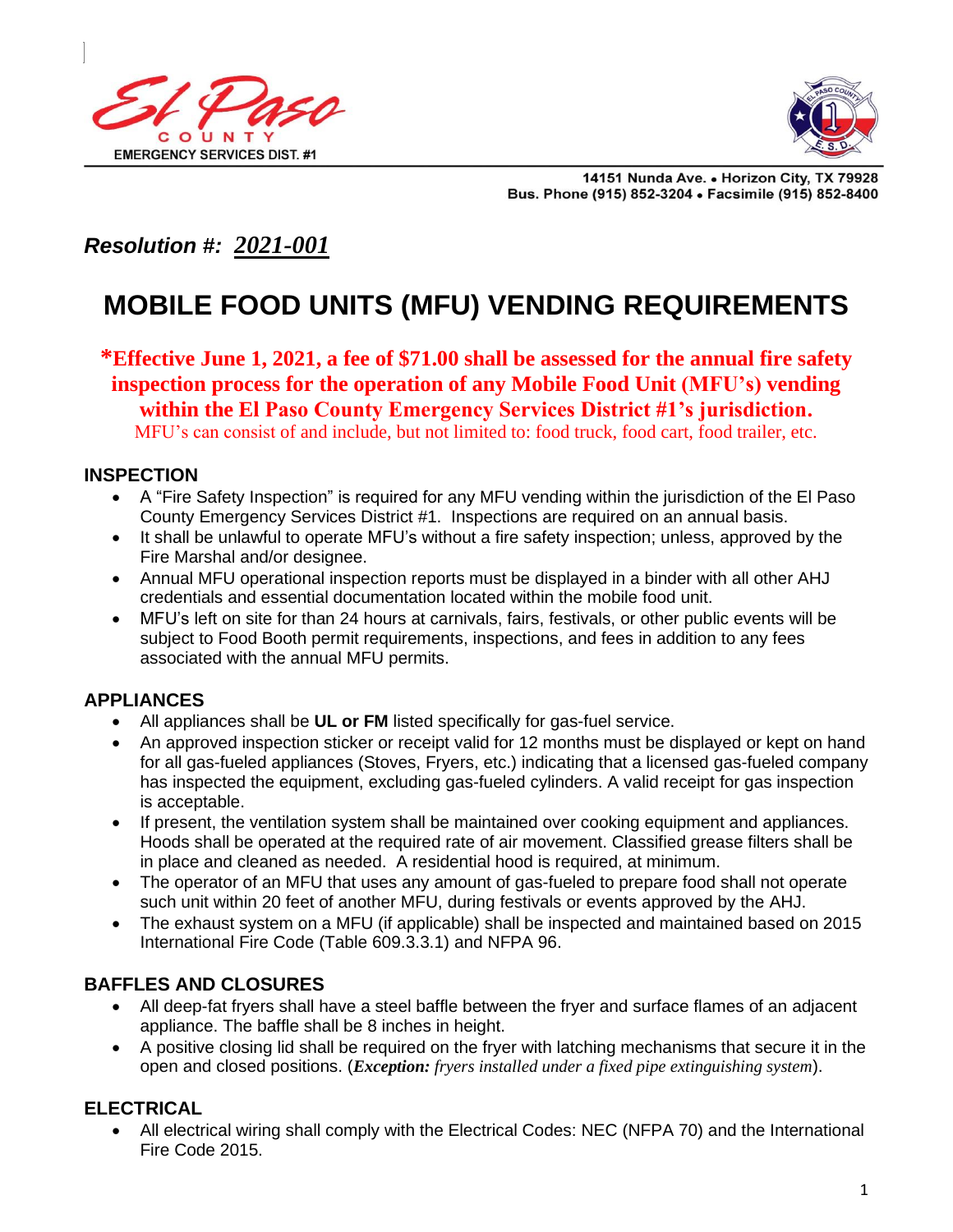# **FIRE EXTINGUISHERS**

- A 2A10BC fire extinguisher is required for all MFU's.
- MFU's with portable fuel-driven generators shall have a **2A10BC** portable fire extinguisher mounted in a conspicuous place within the kitchen area and/or within the vicinity of the generator, in addition to the other fire extinguishers.
- All portable fire extinguishers shall be mounted, serviced, inspected, and tagged annually.
- In addition to any other required fire extinguisher, all MFU's who **deep fry** shall have a **class K**  portable fire extinguisher for up to four fryers having a maximum cooking medium capacity of 80 pounds each. For every additional group of four fryers having a maximum cooking capacity of 80 pounds each, an additional class K extinguisher will be required. For individual fryers exceeding 6 square feet in surface area, class K extinguishers will be installed in accordance with manufacturers' recommendations.

#### **SPECIAL REQUIREMENTS – When dealing with a Gas-Fuel Service**

- Gas-Fuel Service usage shall comply with the following:
- All Gas-Fuel Service containers shall be limited to 60 pounds gas capacity. Two 30-lb containers may be manifold when equipment is approved in advance.
- Gas-Fuel Service containers shall be located and secured on the exterior of the mobile food unit, open to atmosphere or if containers are kept in compartment, said compartment must be separate from the interior food preparation area. Access must be from the exterior of the unit and compartment floor and exterior door must be vented to the atmosphere.
- All Gas-Fuel Service containers (empty or full) shall be stored and secured in an upright position in such a manner as not to fall over. All MFUs shall be positioned in a manner that will reduce the exposure of the Gas-Fuel Service cylinder to vehicle impact. Do not park MFUs with Gas-Fuel Service cylinders facing oncoming traffic. Always utilize available protection for Gas-Fuel Service cylinders such as fences or barricades.
- All MFU's with Gas-Fuel Service shall post a visible **"NO SMOKING"** sign next to or directly above the Gas-Fuel Service bottle and visible to the public. Such sign shall be posted with a minimum of **4 inch lettering** on contrasting background.
- An NFPA 704 hazard placard shall be posted near the Gas-Fuel Service tank.
- Any hose used to pipe Gas-Fuel Service to a device shall be **UL or FM** listed specifically for Gas-Fuel Service. All couplings, fittings, and any other devices shall meet the requirements for Gas-Fuel Service as outlined in the International Fuel Gas Code, NFPA 58 and 54 or be deemed unapproved and removed from service. (*marked 350 PSI working pressure*)
- Cylinders shall not be located near exit access doors, exits, stairways, or in areas normally used, or intended to be used, as a means of egress.
- Gas-Fuel Service tanks shall be located outside the mobile food unit a minimum of **5-feet** from the primary means of egress.
- Cylinders shall not be placed where they can be exposed to vehicular damage.
- All Gas-Fuel Service cylinders shall be located outside of the unit, with the safety release valves pointed away from the unit.
- Gas-Fuel Service **shall not** be located: on the roof of vehicle; inside the unit; nor can it extend further than the rear bumper; and is to be protected from vehicle collision.
- An annual Gas-Fuel Service inspection from a company certified by the Texas Railroad Commission to perform Gas-Fuel Service inspections is required.

#### **GENERATOR REFUELING**

• Refueling of generators shall be performed in an approved location not less than 20 feet from the MFU. Fuel shall be stored in a **UL or FM** approved flammable liquid safety container in an approved location. Generators shall be grounded in an approved method. Generators shall not be refueled in areas occupied by the public.